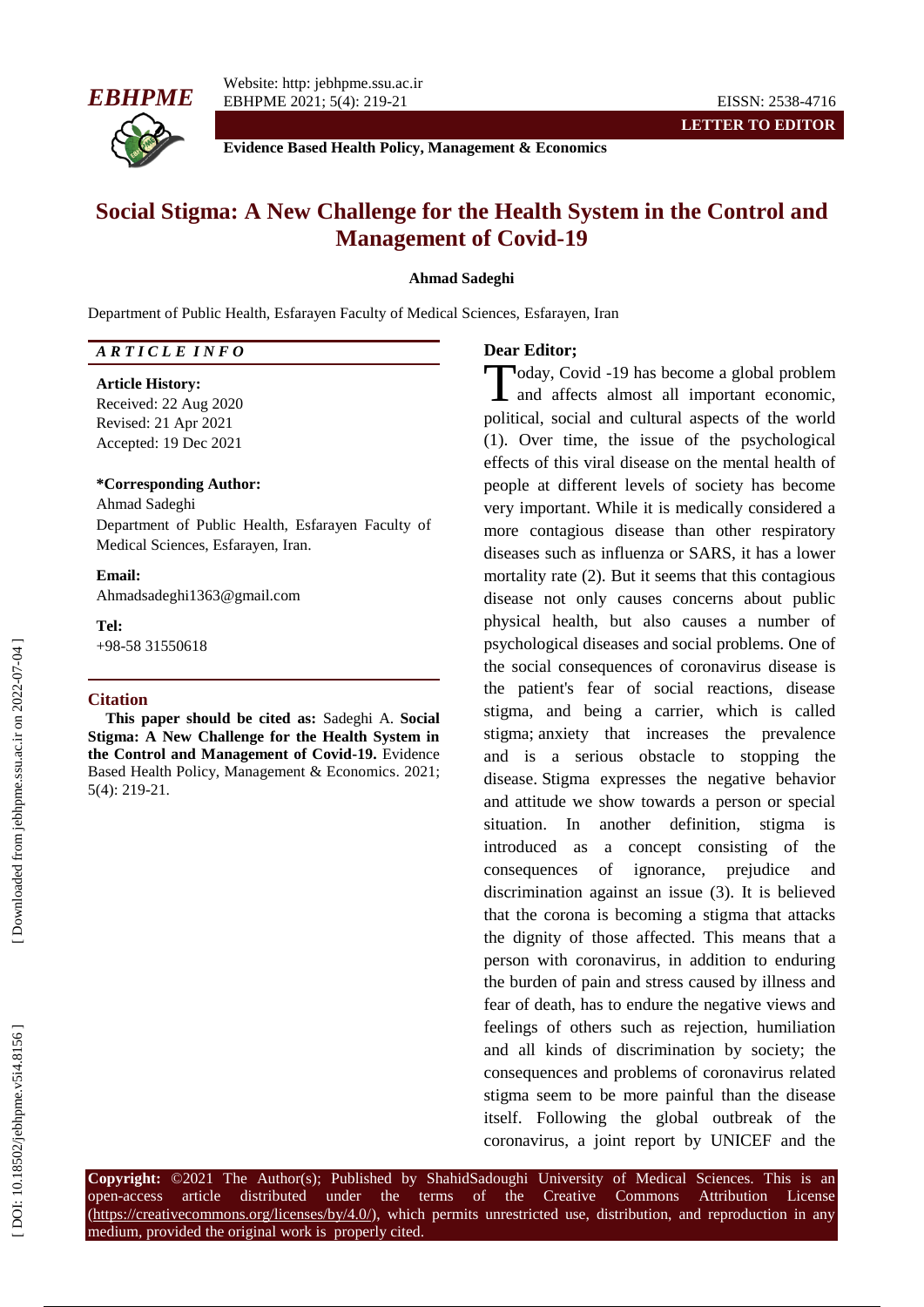World Health Organization emphasizes that Covid - 19, due to unknown circumstances, causes stigma and socially discriminatory behavior against people of certain ethnicities, as well as anyone thought to be associated with the virus (4). It is an emerging disease and there are many unknowns about this virus and people are often afraid of the unknown and easily relate this fear to others. Therefore, it is understandable that there is a sense of confusion, anxiety and fear among people, and these factors reinforce the harmful stereotypes (5).

People's misconceptions, the use of words with negative connotations, the dissemination of misinformation and misinterpretation are among the causes and factors that cause stigma and fear of notoriety in these patients and those associated with them; it seems that in many countries, including Iran, the consequences and problems caused by stigma are associated with this very painful disease, therefore, these factors lead to the fact that infected or even suspicious people refuse to take some measures such as referring to health centers or screening and do not pay attention to the observance of health principles and quarantine. In some cases, the hospitalized patient even escapes from the hospital due to his illness and insistence on not being ill.

Evidence clearly shows that notoriety and fear of infectious diseases have prevented responding to these diseases (6). The social anonymity associated with Covid -19 can mask the disease and spread the disease. It is believed that stigma is mainly caused by fear and anxiety and increases the prevalence and is a serious obstacle to stopping the disease. What is useful in this situation is trust in reliable health care and counseling centers, empathy with patients, accurate knowledge of the disease and the use of effective and practical measures so that people can take care of themselves and their loved ones. Changing this social problem requires reforming social attitudes and behaviors with sick people, and requires health care professionals, cultural policymakers, university professors, the media, and influential people in this field to provide the necessary information to community and to special to do relatives of the patient. The way we talk to people about the disease is very important in helping them to take effective action and fight the disease and to prevent the spread of fear and notoriety. Another important measure to deal with this social problem is to provide a suitable environment in which the disease and its impact can be discussed in a transparent, honest and effective manner (7). The role of health care personnel and especially the front line staff of the health system such as health workers and caregivers is also very important and

vital in this regard. Support, acceptance, and reassurance should be the main focus of all caregiver activities. Health care workers must accept and support the patient and, like other patients, provide them with care and health care services. Patients' families should cooperate with the affected or improved people in the post treatment period as well as during the quarantine period and treat them like other family members and normal people; because a negative and pessimistic view of these people can lead to other people in the community, if the symptoms of the disease occur, hide it and carry the disease in the community by not going to medical centers. The media can also play a very important and vital role in this regard. News and words used in the media are very important; because these words shape the language of society about this disease. Using inappropriate words and statistics or exaggerating can negatively affect people's attitudes and behaviors towards people suspected of having the disease, sufferers and their families. Other people in the community are also expected not to spread rumors and not to address the victims as criminals.

## **Key words**

Social stigma, Covid -19, Health system .

## **References**

- 1. Zhu H, Wei L, Niu P. The novel Coronavirus outbreak in Wuhan, China. Global Health Research and Policy. 2020; 5: 6. doi: 10.1186/s41256-020-00135-6.
- 2. Tavakoli A, Vahdat K, Keshavarz M. Novel Coronavirus disease 2019 (COVID -19): An